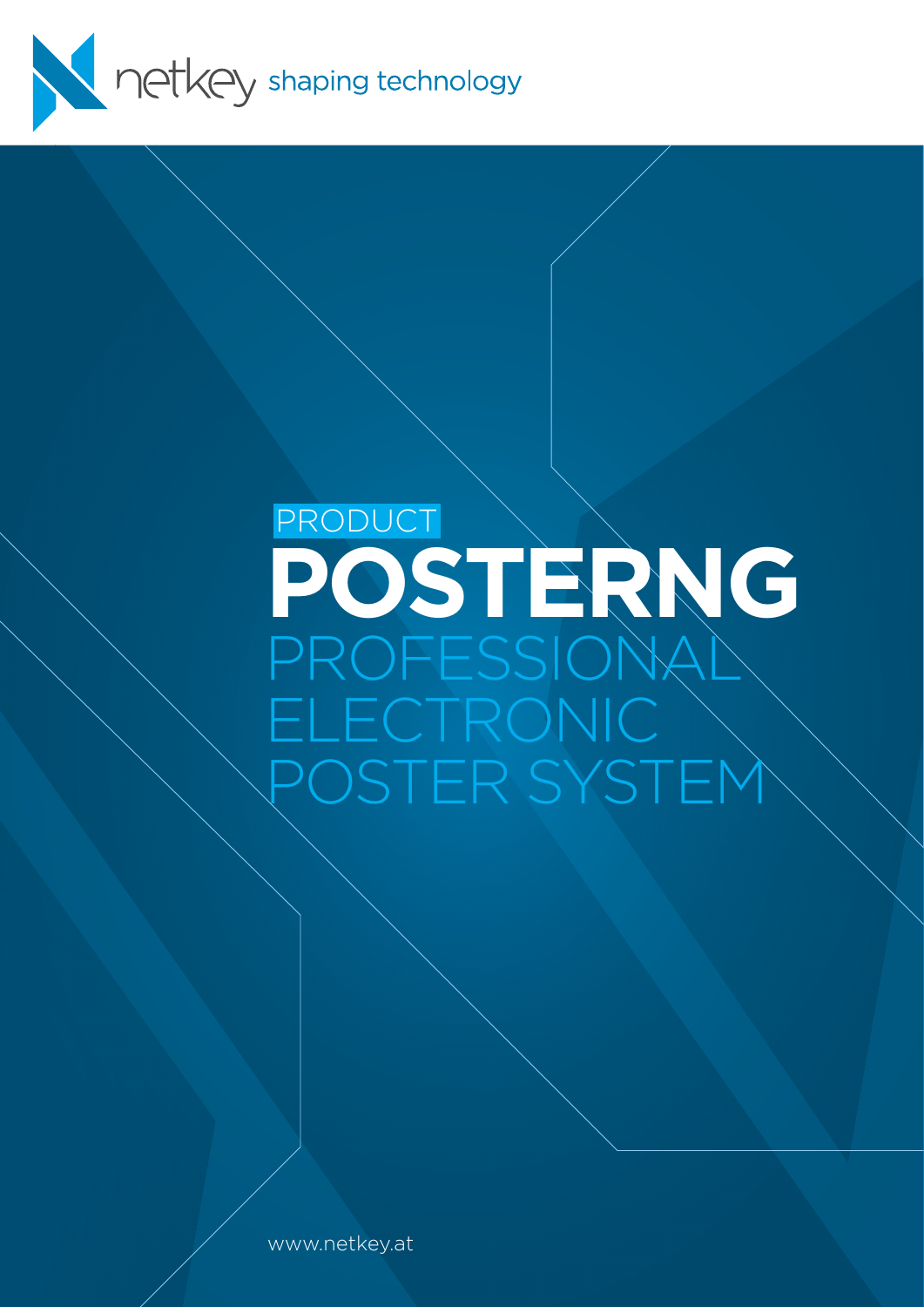

# **Draft of a general workflow for electronic posters**

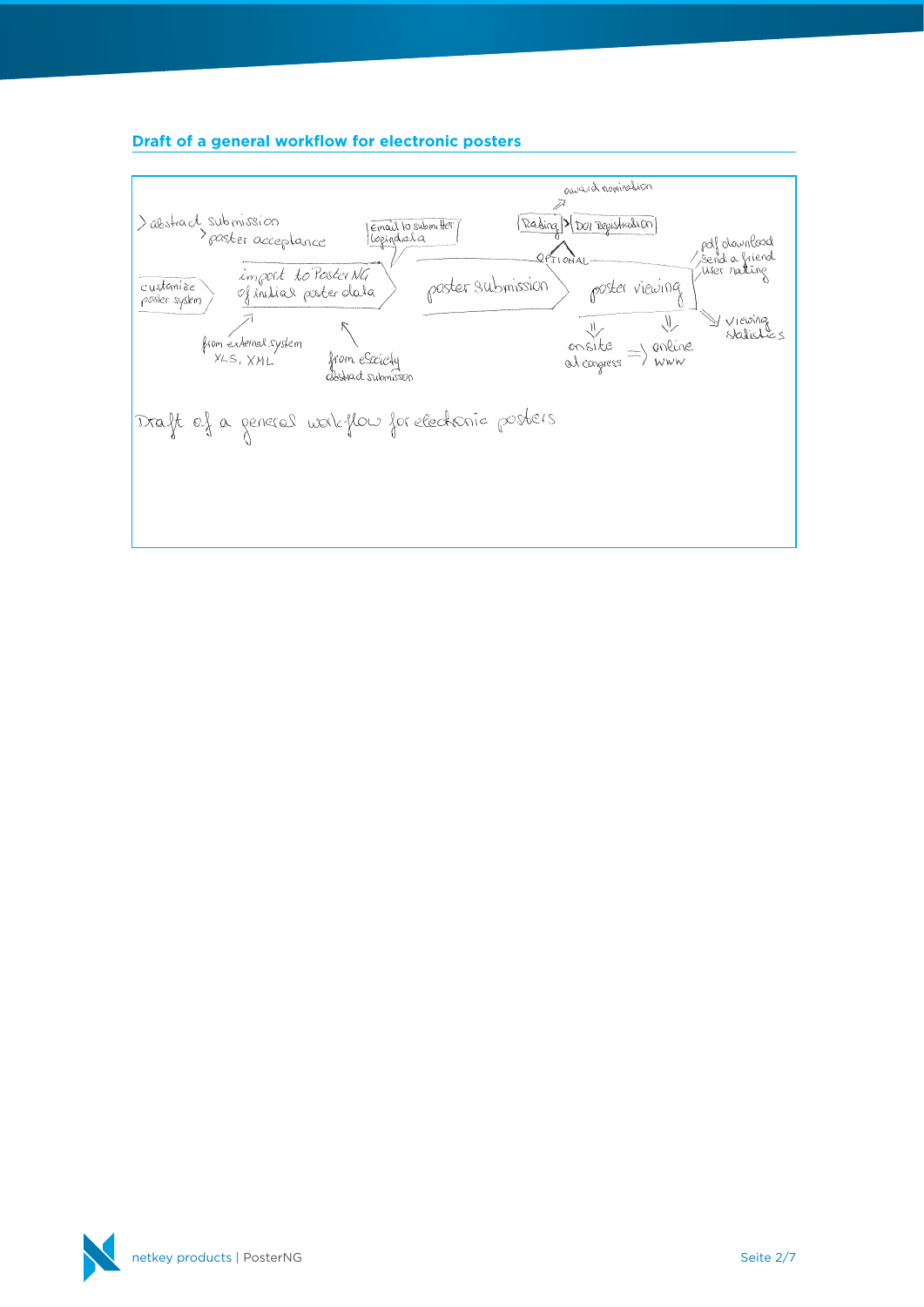# **ELECTRONIC POSTER SUBMISSION AND VIEWING** ABOUT THE

Professional electronic presentation systems are providing stateof-the art technology for submitting, viewing and administrating scientific content and are increasingly replacing traditional poster walls. Presenting posters onsite during a conference, and keeping them online all year round will help to increase a society's impact. Its members will benefit from being able to access the contents of the knowledge database 24/7 and from interacting with other users.

#### **Configuration**

PosterNG can be tailored to a society's requirements to accommodate its corporate identity, poster structure, rating, and award and viewing design. Data is imported from external systems using common formats such as XLS and XML or directly from netkey's eSociety abstract submission system. The application is multi-event and multi-society capable.

#### **Submission**

Time is money. Designing an easy and effective submission process is therefore crucial. The PosterNG system is self-explanatory and provides a detailed FAQ and help section as well as sample posters. The WYSIWYG (what you see is what you get) text editor offers a variety of formatting features, adaptable to customer's needs, while also supporting simple

and lossless copy paste from Word. You can use almost every type of media files and other formats like Power-Point, Excel, PDF and many more. Videos are automatically converted into flash video for easy viewing without having to worry about different video codecs. Media files can be embedded or linked to in texts, they can be grouped or placed in a sidebar, and the handling of files in a centralized file pool is easy.



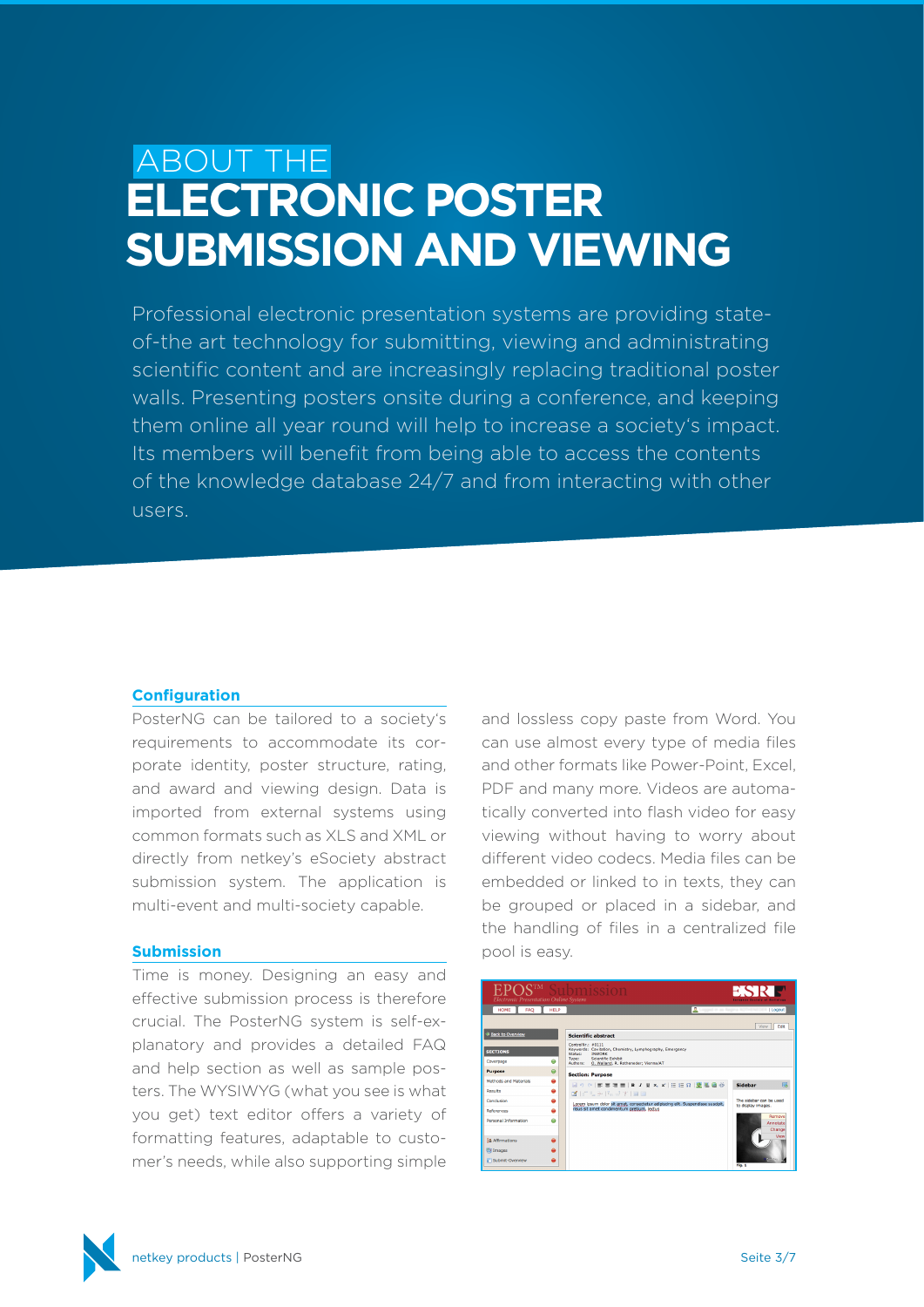#### **Administration**

Keeping track of the submission and rating processes is done through a large variety of overview modes, reports, exports and statistics, all of which are available to administrators. Functions like "live poster editing" or a complete change history come in handy during submitter support, while viewer behavior is documented through detailed statistics. Also, posters are made citable by automated DOI (digital object identifier) registration. netkey offers customers different support levels suited to their needs as well as onsite services and project management.

| PosterNG                                                                                                                                                                                                                                                |                                                                                                                                                                                                                                                                    |        |          |   |                                 |
|---------------------------------------------------------------------------------------------------------------------------------------------------------------------------------------------------------------------------------------------------------|--------------------------------------------------------------------------------------------------------------------------------------------------------------------------------------------------------------------------------------------------------------------|--------|----------|---|---------------------------------|
| Statistics<br>Home<br>New Single Post<br>Search<br><b>Search Poster's</b><br><b>ICR</b><br>Society:<br>FCR-2010<br>Congress:                                                                                                                            | <b>Display Settings for Poster List:</b><br>Check boxes to add columns to search results and exports.<br>uncheck boxes to remove columns.<br>M Name of society<br><b>NI Name of congress</b><br><b>M Controlnumber of poster</b>                                   |        | $\Omega$ |   | I Logged                        |
| <b>ANY</b><br><b>Type:</b><br><b>Submit Status:</b><br><b>BYC</b><br><b>Rate Status:</b><br><b>BYC</b><br><b>Reducertive</b><br>Active:<br>Mediafiles<br><b>BYC</b><br>english<br>Languager<br><b>BYC</b><br>Posternumber:<br><b>BYC</b><br>DOI number: | <b>NI Number of poster</b><br>El DOI number of poster<br><b>M</b> Title of poster<br>El Language of poster<br>M Type of poster<br>M Submission status<br><b>M</b> Hain toolc of poster<br><b>M</b> Secondary topic of coster<br><b>M</b> Toolc procosed for poster |        |          |   |                                 |
| Related with person?<br>Combinations of Multicategori<br>Records \$ - 25 / 3316<br>Shew<br>Soc. Congress<br>1 B view ECR ECR 2010                                                                                                                       | 6 Secondary topic proposed for poster<br><b>El Multicategories</b><br>60 Name of award received<br><b>El Show Poster in Submission</b><br><b>St</b> Show Poster in Online Viewing<br>Fil Show Poster in Onsite Viewing<br><b>M</b> Internal remarks                |        |          |   | tempeles Active Pullicat Search |
| 2 El signe ECR ECR 2010<br>F view ECR ECR 2010 #0143 A-056                                                                                                                                                                                              | <b>St</b> Poster Artive<br>Fil Overall USer Rating Average<br><b>El Overall Rating Average</b><br>function from a Envited<br>Without<br>Speaker SUBNITTED<br>Subtrolo<br>chest CT                                                                                  | u<br>Ħ |          | × | ×                               |

#### **Rating**

Once the poster is submitted reviewers will be able to assign a grade or nominate the poster for an award. Different forms of rating can be designed for different poster types, adapted to the society's needs. Reviewers are walked through a simple step-by-step rating process and are able to sort and filter by poster type or rating progress.

| <b>RATING</b>                                                  |             |
|----------------------------------------------------------------|-------------|
| Originality (of the presented scientific information)          |             |
| (i) 1 (very good)                                              |             |
| (2 (good)                                                      |             |
| (b) 3 (fair)                                                   |             |
|                                                                |             |
| $\bigoplus$ 4 (poor)                                           |             |
|                                                                |             |
| Scientific Quality (of the presentation)                       |             |
| $\bigoplus$ 1 (very good)                                      |             |
| $\bigoplus$ 2 (good)                                           |             |
| (3 (fair))                                                     |             |
| $\bigoplus$ 4 (poor)                                           |             |
|                                                                |             |
|                                                                |             |
| Visual Impression (of the exhibit)                             |             |
| $\bigoplus$ 1 (very good)                                      |             |
| <sup>(2, 2</sup> (good)                                        |             |
| $\bigcirc$ 3 (fair)                                            |             |
| (24 (poor)                                                     |             |
|                                                                |             |
| Overall Assessment (of the exhibit)                            |             |
| $\bigoplus$ 1 (very good)                                      |             |
|                                                                |             |
| $(2 \text{ (good)}$                                            |             |
| (3 (fair)                                                      |             |
| $\bigoplus$ 4 (poor)                                           |             |
|                                                                |             |
| <b>Comments (optional)</b>                                     |             |
|                                                                |             |
|                                                                |             |
|                                                                |             |
|                                                                |             |
| <b>Prize nomination:</b>                                       |             |
| C Toshiba Scientific Exhibit / Poster Display Prize, Radiology |             |
| Wiev Blackwell Best Exhibit Award, Radiology                   |             |
| C Guerbet Best Registrar Exhibit Prize, Radiology              |             |
| Wiley Blackwell Best Exhibit Award, Radiation Oncology         |             |
| clear score                                                    |             |
|                                                                |             |
| $+$ Too                                                        |             |
|                                                                |             |
|                                                                |             |
| <b>Reset rating</b>                                            | Save rating |
|                                                                |             |

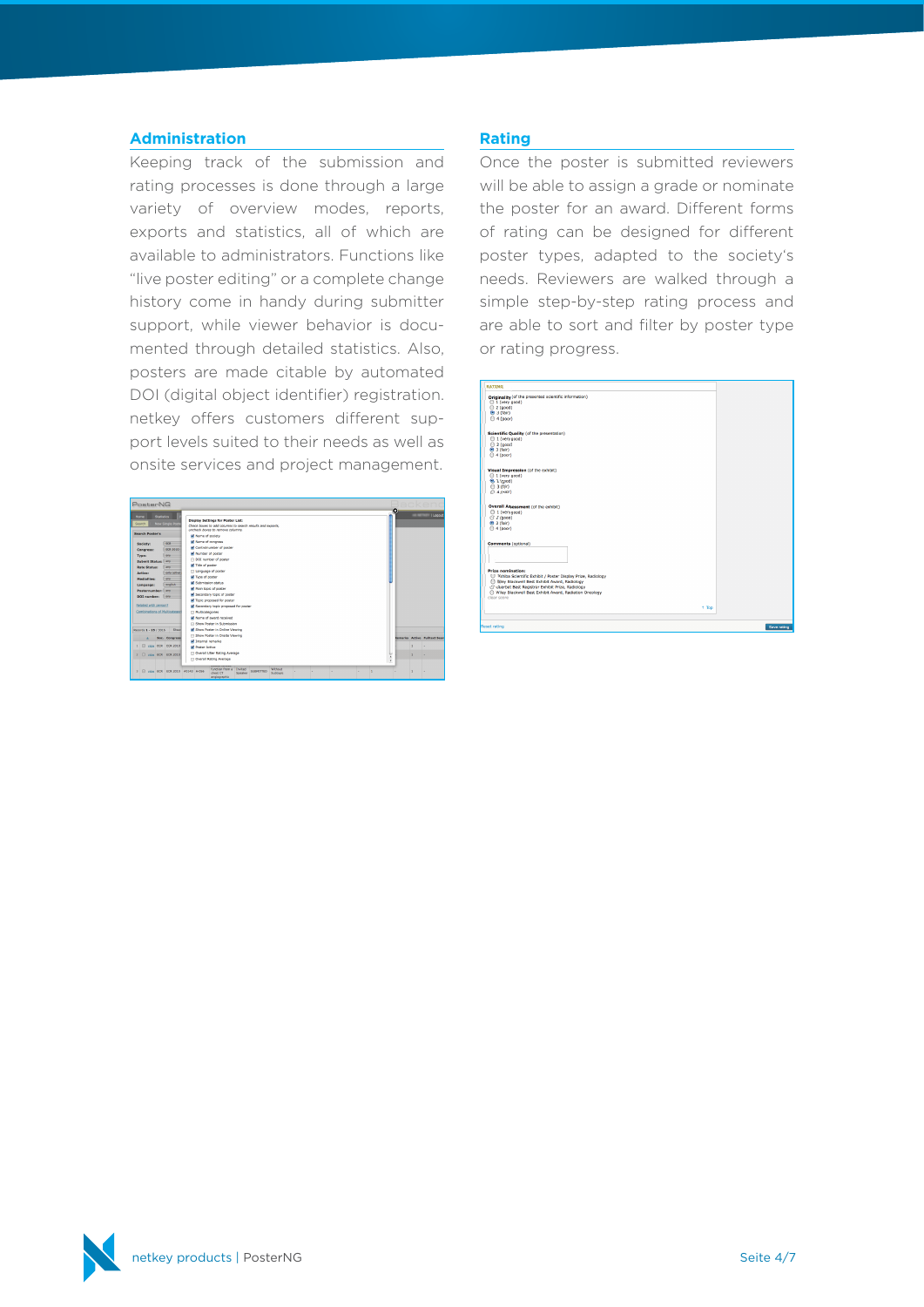#### **Viewing**

A variety of features is offered to help users make the most of their time viewing posters: an intelligent search engine and structure, automatic updating of lists of most viewed and top rated posters, bookmarks, send-a-friend, poster PDF download, and more. Communication between authors and viewers is enabled through integrated direct email messages and a user rating tool. Layout and settings as well as access rights flexibly support the

|                                         | association's needs.                                                                                                      |                        |                                                                                     |                              |
|-----------------------------------------|---------------------------------------------------------------------------------------------------------------------------|------------------------|-------------------------------------------------------------------------------------|------------------------------|
|                                         | <b>Electronic Presentation Online System</b>                                                                              |                        | RANZCR<br><b>PERTH 2010</b><br>61st Annual Scientific Meeting<br>14-17 October 2010 |                              |
| <b>HOME</b><br>HELP                     |                                                                                                                           |                        | <b>Bookmarks</b>                                                                    | Logged in as minimi   Loggut |
| <b>Your searchterm</b>                  | <b>SEARCH</b>                                                                                                             | <b>Advanced Search</b> | Go to:<br>» choose                                                                  |                              |
| Records 1 - 10 / 133<br>Poster No.      | $\triangleright$ $\triangleright$<br>$\overline{\mathbb{R}}$<br>$\sqrt{3}$<br>1, 2, 3, 4, 5,<br>Poster                    |                        |                                                                                     |                              |
| <b>R-0001</b><br><b>RANZCR ASM 2010</b> | An Unusual Case of Radioactive Seed Migration to Vertebral Venous Plexus<br>and Renal Artery with Nerve Root Compromise   |                        |                                                                                     |                              |
| User rating: 0.0<br>Mews: 3             | <b>Type: Scientific Exhibit</b><br>Author(s): E. Hau, B. Oborn, J. Bucci: NSW/AU                                          |                        |                                                                                     | <b>View Poster</b>           |
| <b>R-0002</b><br><b>RANZCR ASM 2010</b> | Multidetector CT/CTA assessment of acute pancreatic graft dysfunction:<br>Non-invasive differentiation of aetiology       |                        |                                                                                     |                              |
| User rating: 0.0<br>Views: 2            | <b>Type: Educational Exhibit</b><br>Author(s): Z. Y. Tan, K. Lau; VIC/AU                                                  |                        |                                                                                     | <b>View Poster</b>           |
| R-0003<br><b>RANZCR ASM 2010</b>        | Conventional Cystogram is not required prior to Catheter Removal in Intra and<br><b>Extraperitoneal Bladder Injuries?</b> |                        |                                                                                     |                              |

| ARCHIVE (ECR 2003-2007)<br>HOME<br><b>HELP</b><br>Bookmarks<br>Go to:<br><b>»</b> choose<br><b>O</b> Back<br>C-0502 Multidetector computed tomography in the evaluation of atrial<br>Magna C<br>septal defects<br><b>SECTIONS</b><br>Congress:<br><b>FCR 2010</b><br><b>Poster Nr.</b> C-0502<br>Coverpage<br><b>Educational Evhibit</b><br>Type:<br><b>Topic:</b><br>Cardiac - CT<br>Learning objectives<br>S. Espeio, R. Ysamat, B. Caial, M. Pan, M. Romero, D. Garcia, D. Mesa, J.<br>Authors:<br>Suarez de Lezo: Córdoba/ES<br>Background<br>10.1594/ecr2010/C-0502<br>DOT:<br>Average rating: 3.70<br>Ratinos given: 20<br>Rate this poster: @ de de de de de<br>Imaging findings OR<br>Procedure details<br>Previous<br>Conclusion<br><b>Learning objectives</b><br><b>Personal Information</b><br>Sidebar<br>To describe a new Multidetector Computed Tomography (MDCT)<br>References<br>protocol in the evaluation of atrial septal defects (ASD).<br>read more<br>A3D<br>Keywords<br><b>Background</b><br>Percutaneous closure of atrial septal defects (ASD) is a safe and<br>effective alternative to surgical closure that has gained acceptance |  |                                                                                               | Logout<br><b>III</b> Add bookmark<br>Send a comment<br><b>Sand a friend</b><br><b>Download PDF</b> |
|---------------------------------------------------------------------------------------------------------------------------------------------------------------------------------------------------------------------------------------------------------------------------------------------------------------------------------------------------------------------------------------------------------------------------------------------------------------------------------------------------------------------------------------------------------------------------------------------------------------------------------------------------------------------------------------------------------------------------------------------------------------------------------------------------------------------------------------------------------------------------------------------------------------------------------------------------------------------------------------------------------------------------------------------------------------------------------------------------------------------------------------------------------------|--|-----------------------------------------------------------------------------------------------|----------------------------------------------------------------------------------------------------|
|                                                                                                                                                                                                                                                                                                                                                                                                                                                                                                                                                                                                                                                                                                                                                                                                                                                                                                                                                                                                                                                                                                                                                               |  |                                                                                               |                                                                                                    |
|                                                                                                                                                                                                                                                                                                                                                                                                                                                                                                                                                                                                                                                                                                                                                                                                                                                                                                                                                                                                                                                                                                                                                               |  |                                                                                               |                                                                                                    |
|                                                                                                                                                                                                                                                                                                                                                                                                                                                                                                                                                                                                                                                                                                                                                                                                                                                                                                                                                                                                                                                                                                                                                               |  |                                                                                               |                                                                                                    |
|                                                                                                                                                                                                                                                                                                                                                                                                                                                                                                                                                                                                                                                                                                                                                                                                                                                                                                                                                                                                                                                                                                                                                               |  |                                                                                               |                                                                                                    |
|                                                                                                                                                                                                                                                                                                                                                                                                                                                                                                                                                                                                                                                                                                                                                                                                                                                                                                                                                                                                                                                                                                                                                               |  |                                                                                               |                                                                                                    |
|                                                                                                                                                                                                                                                                                                                                                                                                                                                                                                                                                                                                                                                                                                                                                                                                                                                                                                                                                                                                                                                                                                                                                               |  |                                                                                               |                                                                                                    |
|                                                                                                                                                                                                                                                                                                                                                                                                                                                                                                                                                                                                                                                                                                                                                                                                                                                                                                                                                                                                                                                                                                                                                               |  |                                                                                               |                                                                                                    |
|                                                                                                                                                                                                                                                                                                                                                                                                                                                                                                                                                                                                                                                                                                                                                                                                                                                                                                                                                                                                                                                                                                                                                               |  |                                                                                               |                                                                                                    |
|                                                                                                                                                                                                                                                                                                                                                                                                                                                                                                                                                                                                                                                                                                                                                                                                                                                                                                                                                                                                                                                                                                                                                               |  |                                                                                               | Next.                                                                                              |
|                                                                                                                                                                                                                                                                                                                                                                                                                                                                                                                                                                                                                                                                                                                                                                                                                                                                                                                                                                                                                                                                                                                                                               |  |                                                                                               |                                                                                                    |
|                                                                                                                                                                                                                                                                                                                                                                                                                                                                                                                                                                                                                                                                                                                                                                                                                                                                                                                                                                                                                                                                                                                                                               |  |                                                                                               |                                                                                                    |
|                                                                                                                                                                                                                                                                                                                                                                                                                                                                                                                                                                                                                                                                                                                                                                                                                                                                                                                                                                                                                                                                                                                                                               |  |                                                                                               |                                                                                                    |
|                                                                                                                                                                                                                                                                                                                                                                                                                                                                                                                                                                                                                                                                                                                                                                                                                                                                                                                                                                                                                                                                                                                                                               |  |                                                                                               |                                                                                                    |
|                                                                                                                                                                                                                                                                                                                                                                                                                                                                                                                                                                                                                                                                                                                                                                                                                                                                                                                                                                                                                                                                                                                                                               |  |                                                                                               |                                                                                                    |
|                                                                                                                                                                                                                                                                                                                                                                                                                                                                                                                                                                                                                                                                                                                                                                                                                                                                                                                                                                                                                                                                                                                                                               |  |                                                                                               |                                                                                                    |
| in recent years. However, implantation failure and device<br>embolization may occur despite experienced operators [1,2]. For                                                                                                                                                                                                                                                                                                                                                                                                                                                                                                                                                                                                                                                                                                                                                                                                                                                                                                                                                                                                                                  |  |                                                                                               |                                                                                                    |
| successful of the procedure, it is important for the interventional                                                                                                                                                                                                                                                                                                                                                                                                                                                                                                                                                                                                                                                                                                                                                                                                                                                                                                                                                                                                                                                                                           |  |                                                                                               | Atrial septal defect. A)                                                                           |
|                                                                                                                                                                                                                                                                                                                                                                                                                                                                                                                                                                                                                                                                                                                                                                                                                                                                                                                                                                                                                                                                                                                                                               |  | defect. Knowledge of the morphology and maximal diameter of the<br>defect, as well as precise | chamber view). B) Computed<br>To                                                                   |



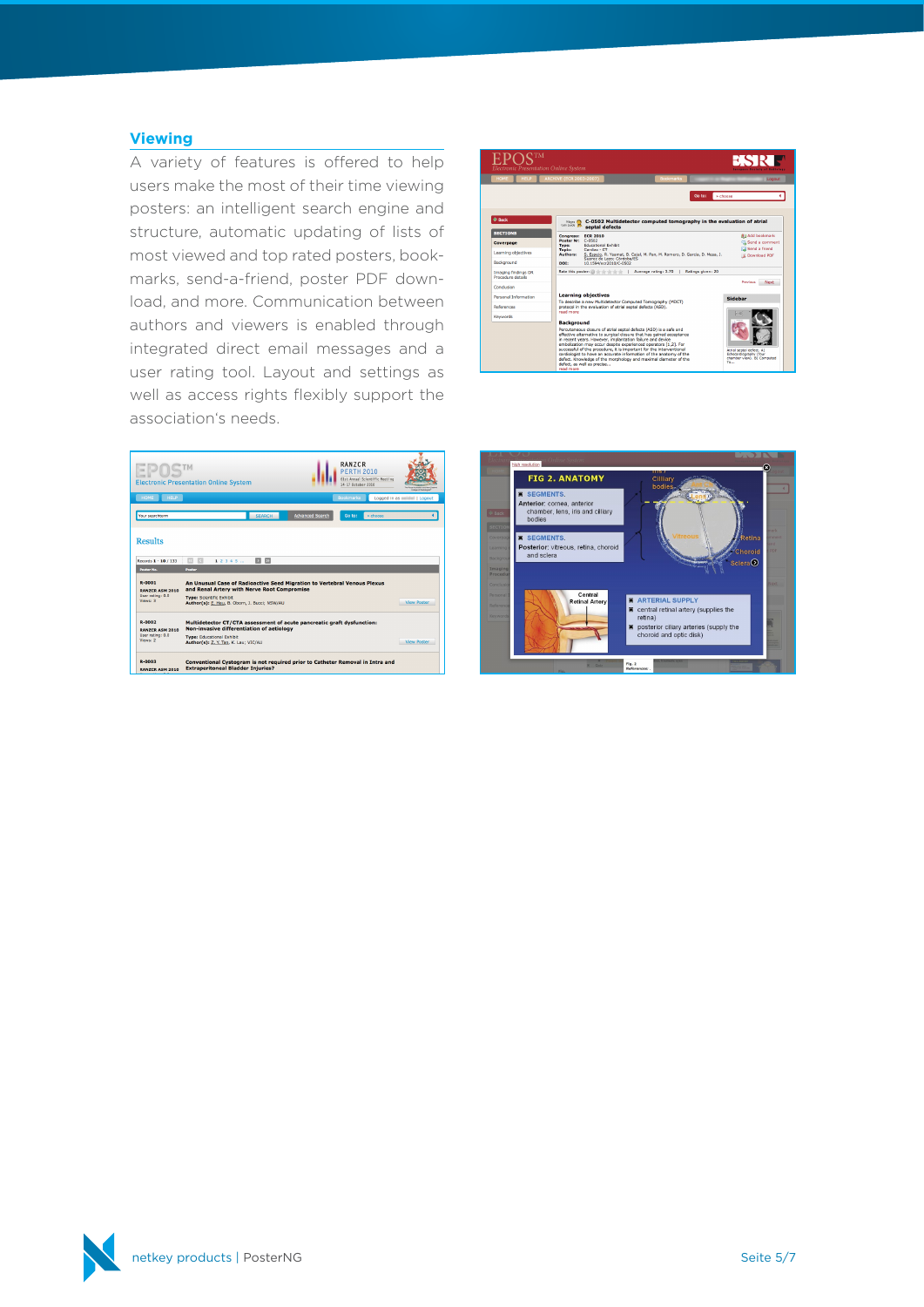# **Functions**

### Configuration

- » Customized user interface
- »Data import from external systems
- » Integrates with eSociety abstracts submission
- » Multi-event and multi-society capable

# Submission

- »Easy step-by-step submission process
- »Structured layout including multimedia content
- »Preview mode and submit overview
- »Works with all standard browsers
- » Online conversion of images and videos

# Administration

- »Large variety of reports and export formats
- »Submission and Viewing statistics
- »Flexible support levels and onsite support

#### Rating

- »Tailored to customer needs
- » Different question types available
- » Rating progress indicator
- » Conflict of interest functionality

#### Viewing

- »Fast access to content via intelligent search engines
- » Consistent, uniform layout of all posters
- »No further programmes needed for video and image viewing
- »Zoom and view images in high definition
- » Interaction between authors and viewers
- »Supports bookmarks, user ratings and PDF downloads
- » Onsite and online use